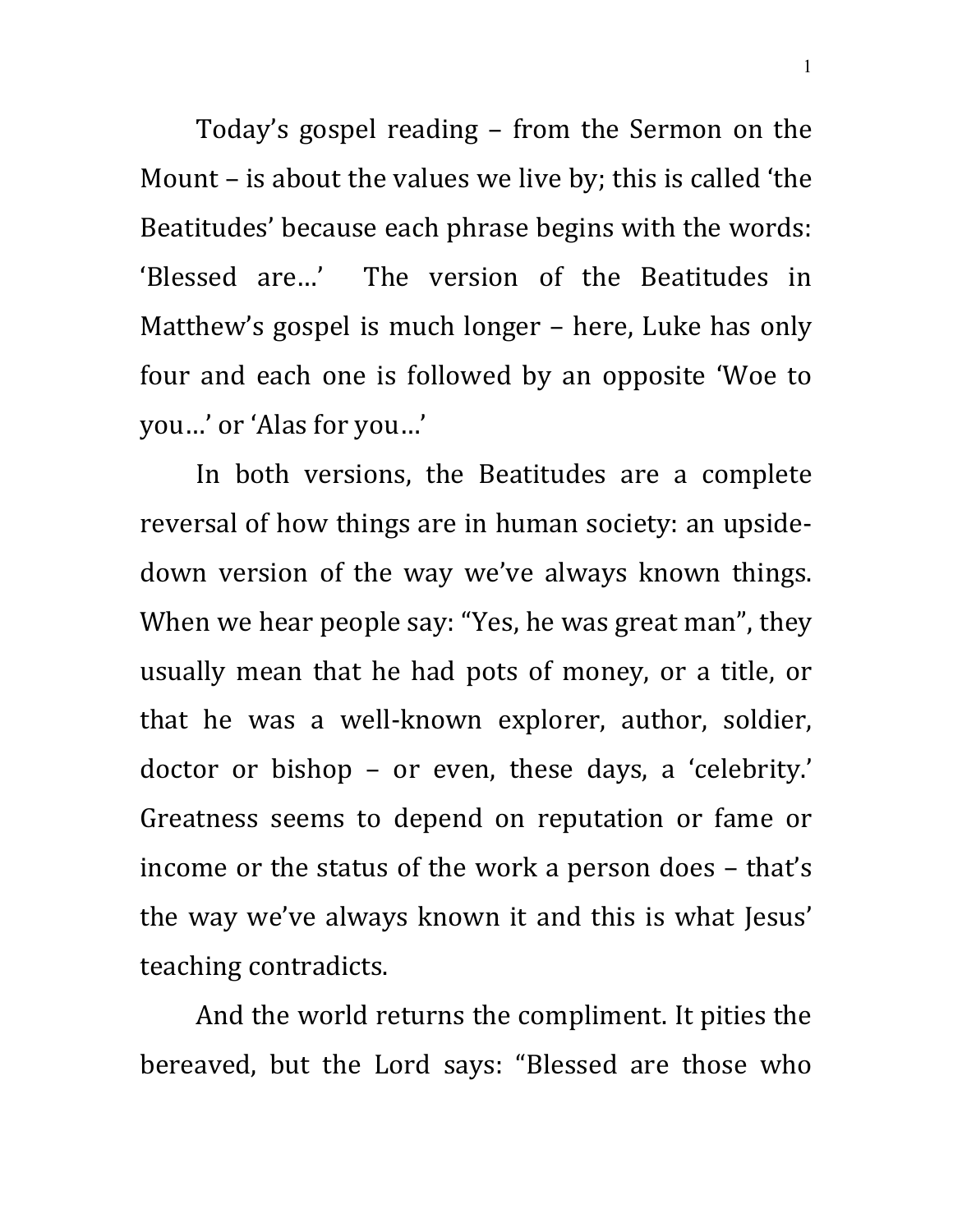mourn." The world looks down on those who have little, but Jesus says: "Blessed are the poor." The world spends billions on weapons of destruction, but Jesus says: "Blessed are the peacemakers." The world prizes competition and aggression, but Jesus says: "Blessed are the gentle." In fact, the *whole* of Jesus' teaching – not just the Beatitudes – reverses the standards and values of this world. He even says: "The world will make you suffer, but be brave, I have overcome the world."

Yet we live in the world and we have to negotiate with it. We can't pretend that all the requirements, conditions and necessities of life don't exist. I think a key to understanding Jesus' attitude is to be found, surprisingly enough, in the Koran, the scriptures of Islam. In the Koran, which often quotes sayings of Jesus not found in the Gospels, we find this:

"The Master Jesus, blessings and peace be upon him, said that this world is like a bridge. Cross over it, but do not build your house on it."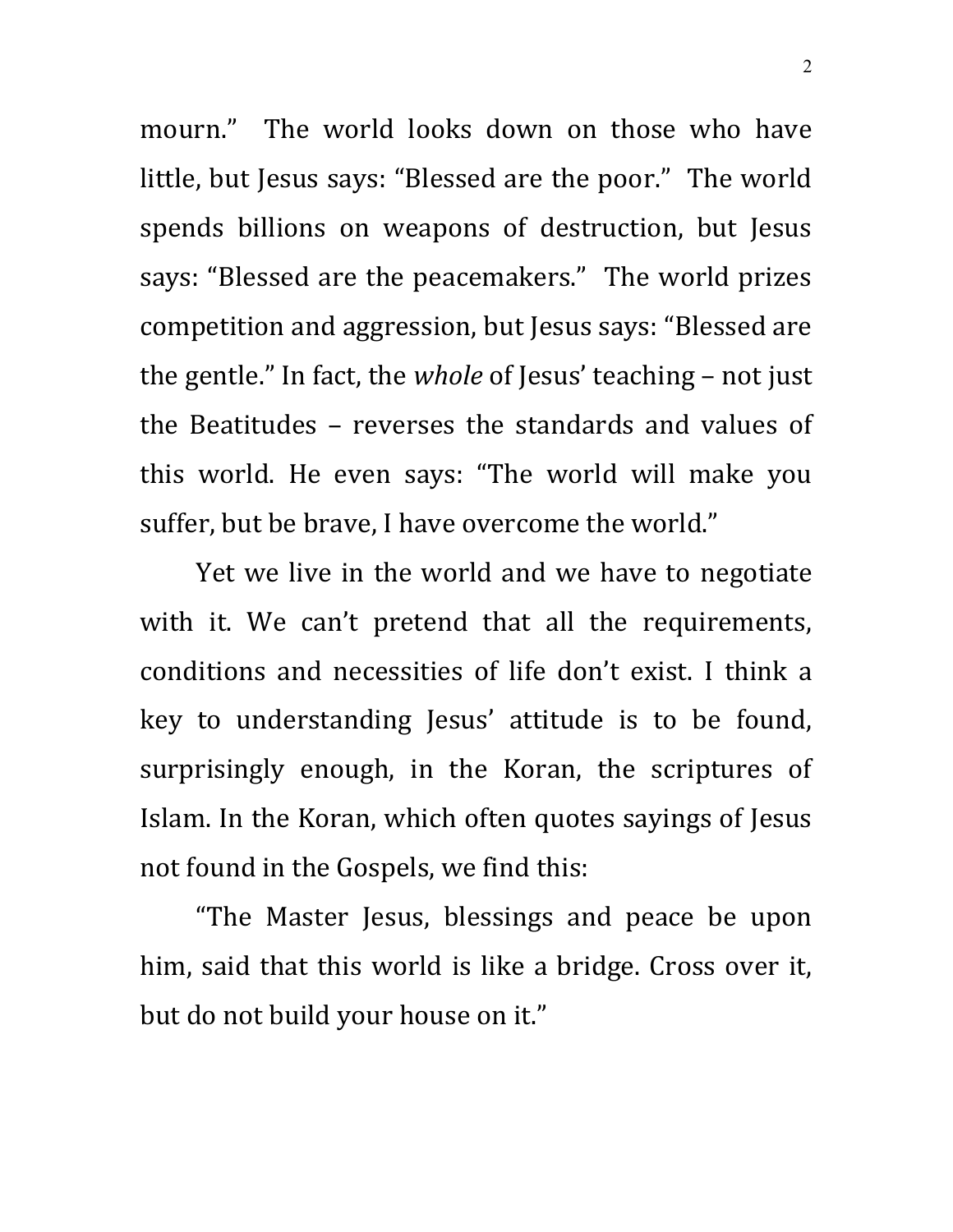As long as we are in this world, we have to be sensible and live in some measure according to its ways and the Lord Jesus teaches how to do so. He told us to be as gentle as doves – but also as cunning as serpents; he told us to make use of money; he encouraged us to deal with the world shrewdly. This, incidentally, is a characteristic of all the great saints and mystics: they may have been totally God-centred, but they knew how to get on in the world – they were, above all, practical.

At the same time, while being sensible, we shouldn't allow ourselves to forget that although all these things – good and bad – *do* matter, none of them have any lasting importance. A story is told about the Buddha. A king came to him with a ring and said: "I want you to engrave something on it so that if I become puffed up with pride and vanity because of my wealth and power, I can look at this ring and be humbled. On the other hand, if I should lose my kingdom and all my riches and end up in the gutter tomorrow, I can look at it and be comforted. Unfortunately there is only space